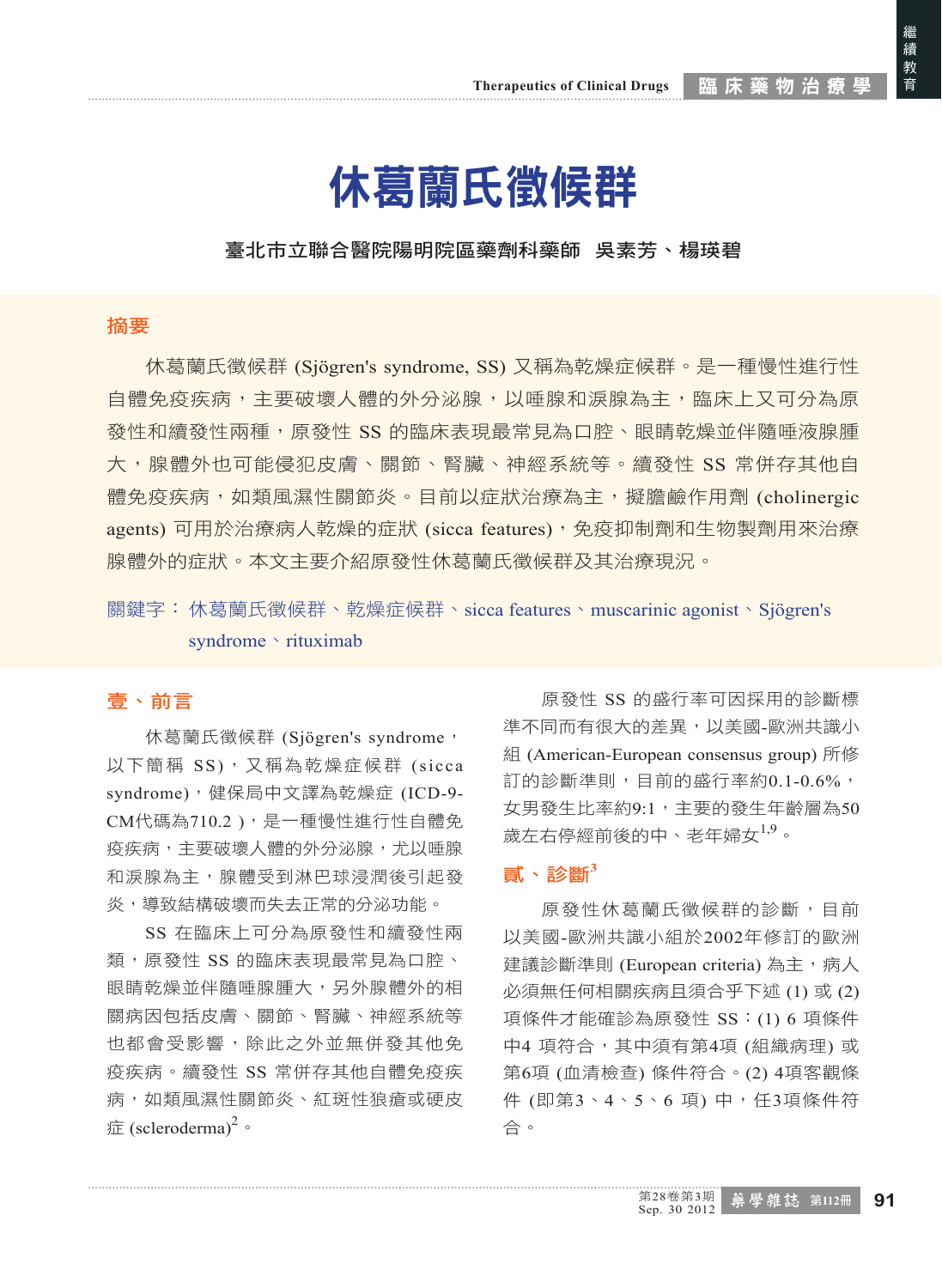## 表一 休葛蘭氏徵候群之診斷標準 (依據2002 年修訂之歐洲分類標準 $^3$ )

| 1. 眼睛主觀症狀:至少符合下列問題之一:                                                              |
|------------------------------------------------------------------------------------|
| (1) 是否有每天,持續性,令人困擾的乾眼症狀<br>持續三個月以上?                                                |
| (2) 眼睛是否有反覆性的異物感?<br>(3) 是否使用人工淚液一天大於三次?                                           |
| 2. 口腔主觀症狀:至少符合下列問題之一:                                                              |
| (1) 是否每天都覺得口乾症狀持續三個月以上?<br>(2) 是否於成年後曾經有反覆性或持續性唾液腺<br>體腫大的現象?                      |
| (3) 是否經常使用流質來幫助吞食較乾的食物?                                                            |
| 3. 眼睛客觀表現:兩項檢查之中至少有一項呈陽性<br>反應:                                                    |
| (1) Shirmer's 試驗:在無麻醉下測試,5分鐘後小<br>於或等於5公厘。                                         |
| (2) Rose Bengal score 或其他眼睛染色之評分,<br>大於或等於4分 (依據 van Bijsterveld's評分系<br>統)。       |
| 4. 組織病理學:                                                                          |
| 在4 mm <sup>2</sup> 的唾液腺組織切片中顯示腺體發炎而且<br>≥1 focus 的淋巴球浸潤 (1 Focus: ≥50 個淋巴球聚<br>集)。 |
| 5. 唾液腺之侵犯:下列檢查之中至少有一項呈陽性<br>反應:                                                    |
| (1) 無刺激下唾液的分泌總量減少 (15分鐘少於<br>$1.5$ cc)                                             |
| (2) 腮腺唾液管X光照像呈現瀰漫性唾液腺管擴<br>大 (呈像為斑點狀,空洞狀或不規則狀)且無<br>唾液管阻塞現象。                       |
| (3) 唾液腺閃爍造影檢查呈現放射性同位元素之<br>延遲顯影,低濃度以及/或排出延遲。                                       |
| 6. 自體免疫抗體:出現以下自體抗體:                                                                |
|                                                                                    |

疫抗體或兩者皆合乎休葛蘭氏徵候群診斷標準之 判定

## 參、臨床表現

### 一、乾燥 (Sicca features) 的臨床表現

口乾燥 (xerostomia)、乾性角膜結

膜炎 (keratoconjunctivitis sicca) 或乾眼症 (xerophthalmia)、雙側對稱性腮腺腫大⋯ 等,是原發性 SS 最主要的臨床表現,另外 像呼吸道、皮膚、陰道等腺體也會被侵犯, 常導致相關器官出現乾燥的症狀。因為口腔 乾燥導致蛀牙和念珠菌感染是 SS 病人須特 別注意的併發症<sup>2,</sup>最嚴重的併發症是腮腺 淋巴瘤 (parotid gland 淋巴瘤), SS 病人罹患 淋巴瘤的機率比一般人高出44倍,大約有 5%原發性 SS 的病人會發展為非霍杰金氏淋 巴瘤 (Non-Hodgkin 淋巴瘤;NHL)<sup>1</sup>。

#### 二、 腺體外的臨床表現

原發性 SS 是一個緩慢進行的疾病, 並不會造成立即性的功能損壞或症狀有戲 劇性的改變,例外的是當 SS 併發淋巴瘤或 出現腺體外的臨床表徵時。約有超過60% 的 SS 病人會有腺體外的表現 $^2$ ,此臨床表 徵又約可分兩類,一為接近上皮組織的病 灶 (periepithelial lesions), 疾病穩定度高, 另一為上皮組織以外的病灶 (extraepithelial expression),其發病率和死亡率較高<sup>4</sup>。表二 為臨床上常見的原發性 $\,$  SS 的腺體外表現 $^1\, \circ$ 

#### 表二 常見的原發性 SS 腺體外的臨床表現

| 1.皮膚   | 冷凝球蛋白血症 (cryoglobulinemia)、    |
|--------|--------------------------------|
|        | Raynaud 氏現象 (Raynaud's phenom- |
|        | enon)、光敏性病變 (photosensitivity  |
|        | lesions)、乾燥病 (xerosis)、多形紅斑    |
|        | (erythema multiforme)          |
| 2.腎臟   | 腎絲球腎炎 (Glomerulonephritis)、間質  |
|        | 性腎炎 (interstitial nephritis)   |
| 3.神經相關 | 脊髓病 (myelopathy)、感覺神經病         |
|        | 變 (sensory neuropathy)、肌緊張異常   |
|        | (dystonia)、痙攣                  |
| 4.肌肉   | 多數肌痛 (Polymyalgia )、多數肌炎       |
|        | (polymyositis)                 |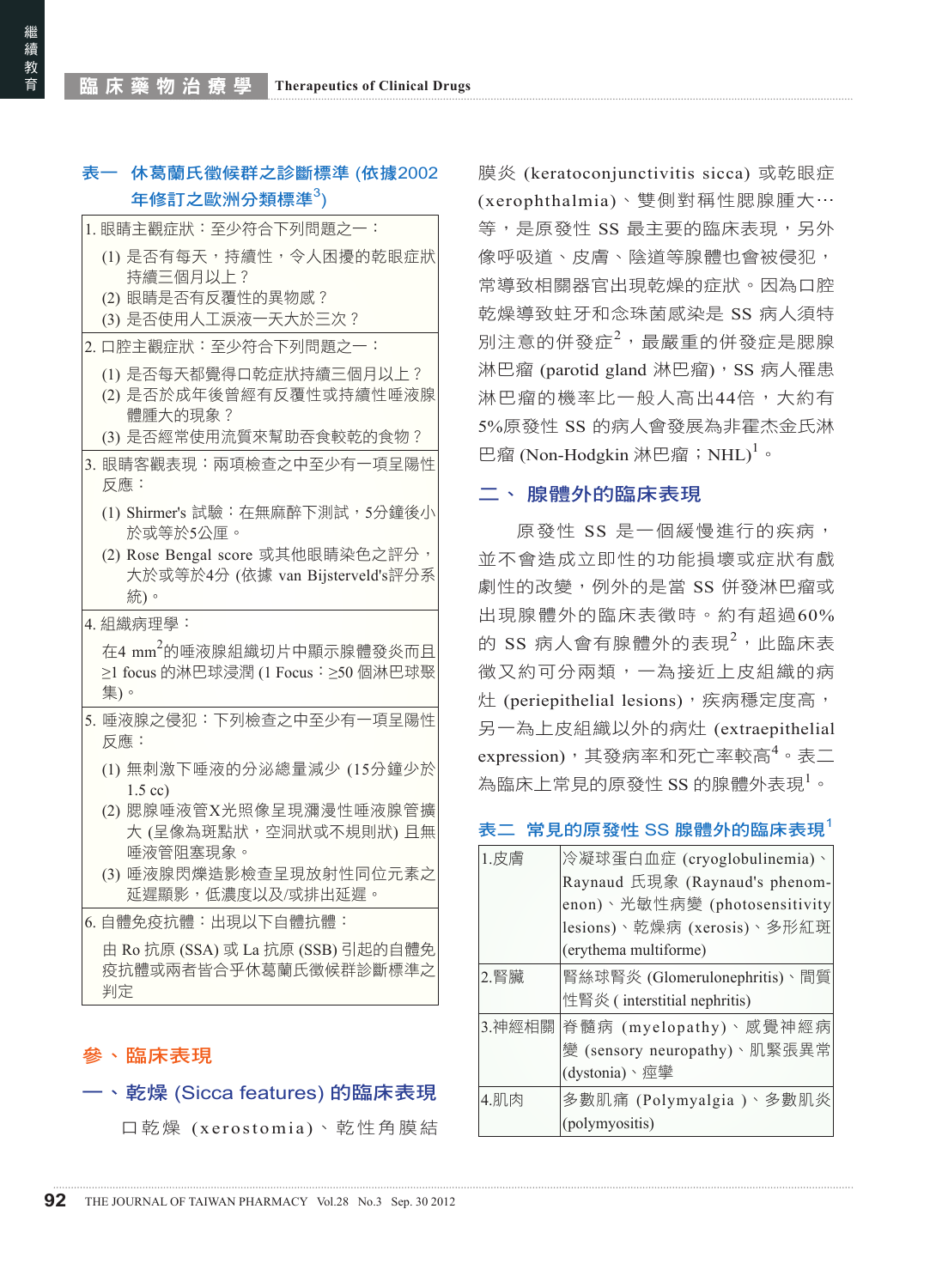| 5.血液學 | 全部血球減少 (Pancytopenia)、增加紅<br>血球沉降率 (increased erythrocyte sedi-<br>mentation rate)、球蛋白血症 (hypergam-<br>maglobulinemia). |
|-------|-------------------------------------------------------------------------------------------------------------------------|
| 6. 關節 | 關節痛 (Joint pain)、關節炎 (arthritis)                                                                                        |
| 7.甲狀腺 | 甲狀腺功能低下 (Hypothyroidism)                                                                                                |

## 肆、治療

原發性 SS 的 治療以症狀治療為主,擬 膽鹼作用劑 (cholinergic agents) 可用於治療 病人乾燥的症狀 (sicca features), 免疫抑制 劑和生物製劑用來治療腺體外的症狀,表四 為一些有做過的臨床試驗<sup>4,</sup>目前臨床上常 用的 SS 治療用藥。

## 一、刺激腺體分泌 (Sialogogues)

此類藥物主要為 cholinergic agents (蕈毒 鹼促效劑:muscarinic agonist),它會刺激唾腺 和淚腺上的蕈毒鹼受體 M1 和 M3,作用機轉 為防止因促發炎的細胞激素 (proinflammatory c y t o k i n e s ) 之 作 用 所 造 成 的 細 胞 凋 亡 (apoptosis),以減少對腺體的傷害,保存腺體 的分泌功能<sup>5</sup>。目前美國 FDA 核可兩種藥物: pilocarpine 和 cevimeline 的口服製劑在 SS 引 起的乾燥症狀的治療 (參見表三)。

## 表三 治療原發性 SS 的口服 muscarinic 作 用劑比較表 $5$

|                          | Pilocarpine HCL Cevimeline HCL        |                                         |
|--------------------------|---------------------------------------|-----------------------------------------|
| 劑型                       | 錠劑 (Tablet)                           | 膠囊 (Capsule)                            |
| 劑量                       | $5 \text{ mg}$                        | $30 \text{ mg}$                         |
| 半衰期 (Half-life)          | 約1小時                                  | 約5小時                                    |
| Peak onset of action 1小時 |                                       | 1.5-2小時                                 |
| Muscarinic 主要的<br>副作用(%) | 過度流汗(40)、<br>嘔心 (10)、鼻炎<br>(9)、腹瀉 (9) | 過度流汗 (19)、<br>嘔心 (14)、鼻炎<br>(11)、腹瀉(10) |

## $(-)$  Pilocarpine

西班牙學者 Rosas J et. al 以5% pilocarpine HCL 5 mg 的眼藥水做臨床試驗, 將60位原發性 SS 有口乾燥 (xerostomia) 症 狀的病人投與5% pilocarpine HCL 5 mg 的 眼藥水 (0.1 mL = 5 mg) 舌下方式給藥(同 一批病人另外服用 50 mg anetholetrithione 測 SSF 相比較),分別在投藥1小時、2小 時、3小時後測量唾液分泌量,其中46位病 人在未受刺激下唾液分泌量 (unstimulated (basal) salivary flow) 原少於1.5 mL, 經投與 pilocarpine 後,有22位唾液分泌量大於1.5 mL (stimulated salivary flows; SSF), 在投與 pilocarpine 後 SSF 仍小於1.5 mL 的病人都 是罹病期間較長,唾腺切片檢查呈正反應的 SS 病人, 學者推測 pilocarpine 治療有效的 原因可能是病人罹病期間較短,唾腺仍有殘 存的分泌功能有關<sup>6</sup>。健保局針對 pilocarpine hydrochloride 口服劑型使用於 SS 病人的使 用規範如下:(1) 使用對象:需符合SS病人 之診斷標準。(2) 使用時機:原發性或續發 性 SS 病人具有口乾燥症狀者。(3) 需經事 前審查核准後使用。(4) 治療期程及評量: 使用後每半年需重新申請事前審查,申請 時需檢附 pilocarpine hydrochloride 口服劑 型治療後症狀改善評量表,證明 pilocarpine hydrochloride 口服劑型治療有效。(5) 使用 劑量:每日三至四次,每次一錠 (5 mg/tab) 依病人反映,可做劑量調整參考<sup>7</sup>。

## $($   $\Box$ ) Cevimeline

在一個雙盲隨機,有安慰劑當對照組為 期12週的研究報告,病人隨機分派投與安慰 劑、15 mg 或30 mg 的 cevimeline,一天服用 三次。研究結果顯示,服用30 mg cevimeline 的病人,唾液和淚液的分泌量增加 (經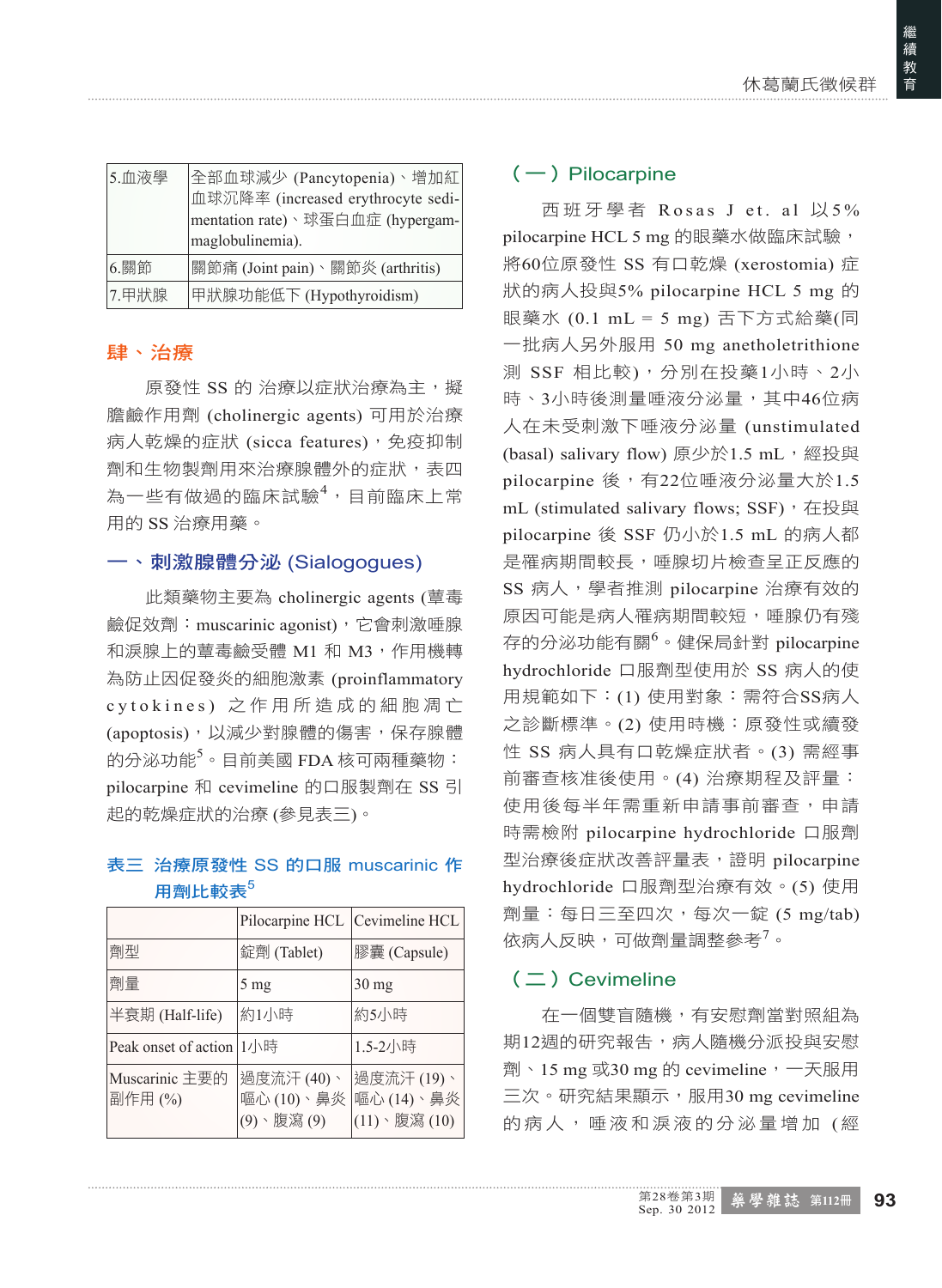Schirmers test 測量) 和安慰劑相比較明顯改 善眼睛乾燥 (P=0.0453) 和口乾 (P=0.0004) 等 症狀 $^8$ 。

#### 二、生物製劑 (Biologic Agents)

由於B細胞的過度活化 (hyperactivity), 大約有5%的SS病人會發展為惡性的B細胞 淋巴瘤 (malignant B cell 淋巴瘤),特別是與 黏膜相關的淋巴組織型態 (mucosa-associated lymphoid tissue; 又稱為 MALT 型態), 其 最常發生的部位就是唾腺。Rituximab 是一 個嫁接人類與老鼠融合製成的抗 CD20 單株 抗體,其可與B細胞表面抗原 CD20 結合, 造成B淋巴細胞耗損,用來治療B細胞淋巴 瘤。此治療能使唾腺在後續的疾病進展中處 於相對穩定的狀態,使病人保留外分泌腺的 功能, 狺在早期 SS 病人的治療也是很有助 益的。Pijpe J et al.在一個 Open-Label Phase II 的研究報告中,以15個B細胞過度活化 (IgG >15gm/liter),並具有自體抗體,並在 腮腺具有 MALT 型態淋巴瘤的早期 SS 病人 (<4年) 為研究對象,一週投與四次 rituximab  $(375 \text{ mg/m}^2)$ ,並投與 prednisone 25 mg 和 clemastine 進行前驅治療 (pretreatment),評 估使用5週、12週後病人的唾腺、淚腺和自 覺症狀的功能是否有改善等情形。研究結 果顯示病人的自覺症狀明顯改善,並能增 加唾腺的分泌功能,免疫分析顯示其能迅 速降低B細胞的活性並使 IgG 呈穩定。並顯 示 rituximab 對早期 SS 併發 B 細胞淋巴瘤的 治療是有助益的<sup>10</sup> 。Rituximab 在1997年由 FDA 核淮用於治療復發、難治的淋巴瘤<sup>9</sup>, 但此類生物製劑用於 SS 的治療仍屬於臨床 試驗 (包括 open-label 及 phase I/II 的試驗) 或 核定適應外之用途 (off label use) 的階段<sup>3</sup>。 表四為目前臨床上<sup>4</sup>,用來治療原發性 SS 的

用藥。表五為未來有發展潛力<sup>3,</sup>用於治療 原發性 SS 的生物製劑。

#### 表四 原發性 SS 臨床上使用的治療藥品

|                             | 劑量                       | 治療的病人數            |  |  |  |  |
|-----------------------------|--------------------------|-------------------|--|--|--|--|
| 蕈毒鹼促效劑 (muscarinic agonist) |                          |                   |  |  |  |  |
| Pilocarpiine                | $5$ mg/6h                | 127 (原發性 SS)      |  |  |  |  |
|                             | 5 mg/12h                 | 27 (原發性 SS)       |  |  |  |  |
| Cevimeline                  | $30 \text{ mg}/8h$       | 25 (原發性 SS)       |  |  |  |  |
|                             |                          | 62 (原發性 SS)       |  |  |  |  |
| 生物製劑                        |                          |                   |  |  |  |  |
| Infliximab                  | 3 mg/kg                  | 4 (與風濕性關節炎相關的 SS) |  |  |  |  |
|                             |                          | 1 (原發性 SS +神經病變)  |  |  |  |  |
|                             |                          | 16 (原發性 SS)       |  |  |  |  |
|                             | 5 mg/kg                  | 54 (原發性 SS)       |  |  |  |  |
| Etanercept                  | 15 (原發性 SS)<br>25 mg/12h |                   |  |  |  |  |
| Rituximab<br>$375$ mg/m2    |                          | 1 (原發性 SS + 淋巴瘤)  |  |  |  |  |
|                             |                          | 1 (原發性 SS + 淋巴瘤)  |  |  |  |  |
| $IFN-0$<br>150 IU/8h        |                          | 300 (原發性 SS)      |  |  |  |  |
| 其他的治療                       |                          |                   |  |  |  |  |
| Prednisolone                | $15$ mg/d                | 20 (原發性 SS)       |  |  |  |  |
| Octreolide<br>30 mg         |                          | 1 (原發性 SS)        |  |  |  |  |
| 2-chloro-2-<br>$0.12$ mg/kg |                          | 2 (原發性 SS + 淋巴瘤)  |  |  |  |  |
| deoxyadenosine              |                          | 2 (原發性 SS + MC)   |  |  |  |  |

## 表五 治療原發性 SS 未來有發展潛力的生 物製劑

| 以B細胞為標的的治療                     |                                    |  |  |  |
|--------------------------------|------------------------------------|--|--|--|
| Anti CD20                      | Rituximab, Ocrelizumab, Ofatumumab |  |  |  |
| Anti CD22                      | Epratuzumab                        |  |  |  |
| Anti BAFF                      | Belimumab                          |  |  |  |
| 以T細胞為標的治療                      |                                    |  |  |  |
| Anti CD 11a                    | Efalizumab                         |  |  |  |
| Anti CD <sub>2</sub>           | Alefacept                          |  |  |  |
| CTLA-4 Ig                      | Abatacept                          |  |  |  |
| 以 Cytokine 為標的的治療              |                                    |  |  |  |
| Infliximab (chimeric anti-TNF) |                                    |  |  |  |